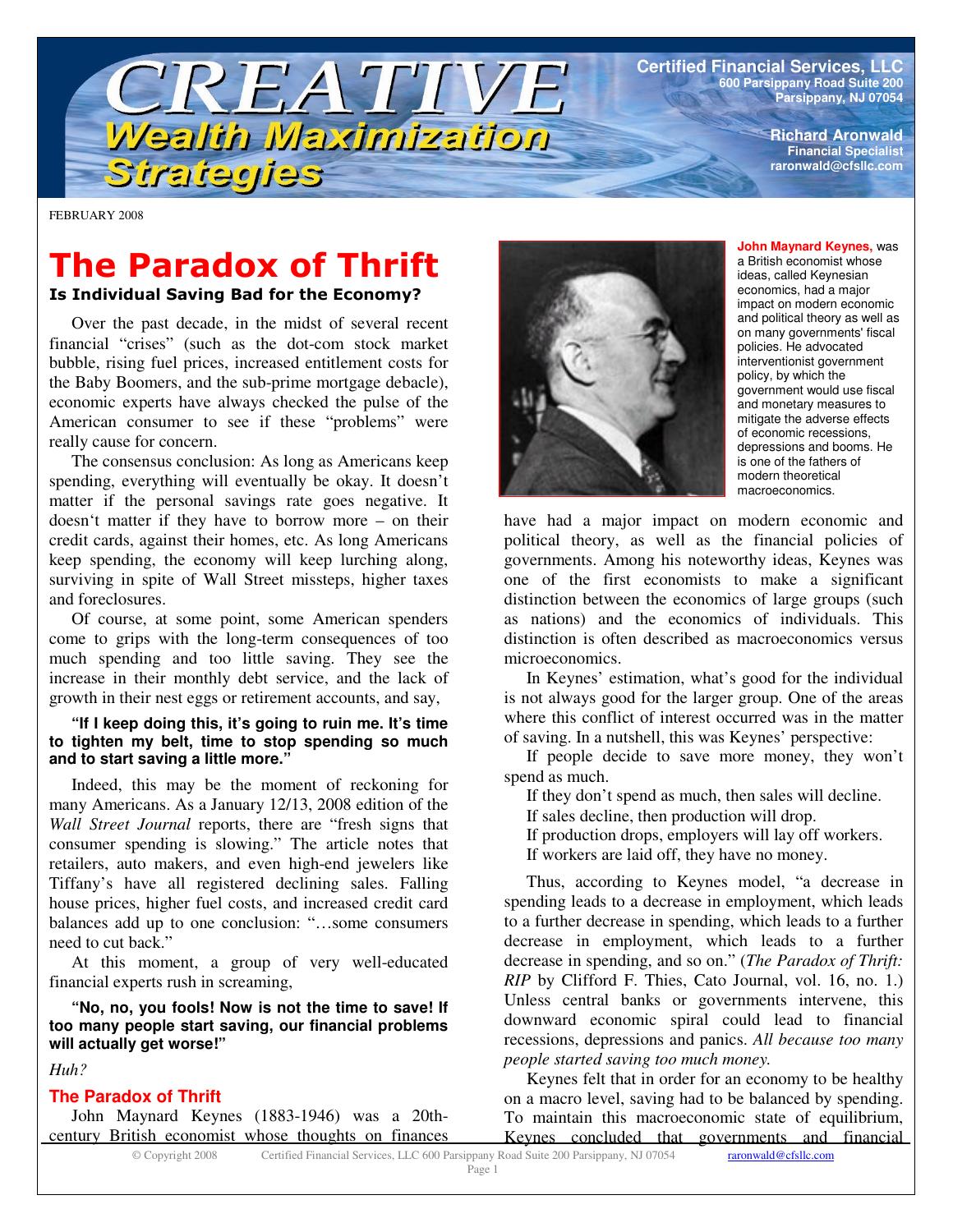institutions had to intervene by controlling the money supply, changing interest rates, etc. So…

### **Should you stop saving so much and start spending more?**

If Keynes' theories are right, there are still good reasons to save – and save more. If Keynes' theories are wrong (and there are strong arguments in academic circles that they are), there are even better reasons to save.

### **The Farmer with the good crop in a bad year**

Even if the Paradox of Thrift is true, some individuals are still saving. And in ways great and small, savers have distinct economic advantages over those who aren't saving. Over a lifetime, savers may actually be able to spend *more* because they can buy things without paying as much interest. Savers are better equipped to weather economic downturns. Savers have the opportunity to retire earlier, and live on more than a government pension.

Given the choice between saving and spending, spending is the path of least resistance, especially when financial institutions make it easy to borrow. Saving requires self-discipline, which means there will always be fewer people saving than spending. But being part of the saving minority is better. As Rob

McTeer mentioned in a July 17, 2007 *Wall Street Journal* opinion piece, the best situation for a farmer would be to have "a good crop in a bad year. Then he could look for a popular restaurant that isn't crowded." Savers are farmers that have good crops in bad years.

# **Saving is really "good spending"**

For Keynes, money that was saved had disappeared from circulation, as if it were stuffed in a mattress or buried in the back yard. But most savers don't keep their savings under their pillow or in a coffee can. Rather, their savings are deposited in banks or invested in other financial vehicles to generate additional earnings. And in a way, these savings are "spent" by the institutions and businesses that receive the deposits.

Banks use their depositors' monies to make loans. The loans allow businesses and individuals to spend, either to create more value or consume more stuff. (Issuers of stocks and bonds do the same thing with the capital they receive from investors.) When more people save, there's more money to lend, and usually when there's more of something, the price goes down – even the price of borrowing. All other factors being equal, more saving might lead to more and cheaper spending.

Saving is the catalyst for innovation and value creation. Without the financial assistance from savers and investors, new technologies remain "neat ideas." Instead,

everyone can enjoy high-speed Internet on their cell phone. This is what some academics call a "classical" perspective on economics, and might also be considered a parallel Paradox of Thrift: The greater the savings, the greater the growth of the economy, and the easier it is for everyone to afford more.

### **A Reality Check**

*Killing Sacred Cows* is a book by Garrett Gunderson about commonly-held but destructive financial misconceptions. When evaluating a financial "myth," one of the tests Gunderson uses to determine its veracity is whether or not the principle can be applied to any other aspect of life besides finance. In regard to Keynes' Paradox of Thrift, are there other areas of life where society as a whole would be damaged by too much individual self-discipline?

For example, if too many people exercised and maintained a healthy lifestyle, would it be bad for the nation, or would the country be better off with a "balance" of healthy and unhealthy people?

> What if too many people obeyed the speed limit? Using Keynes' logic, fewer high-speed accidents would perhaps mean less business for auto body shops, and fewer emergency room employees. If so, could this imbalance lead to a downward spiral toward extinction for

auto body repair shops and diminished emergency room care?

In most areas of life, we favor self-disciplined behavior. We value self-control, both in individuals and in society. Granted, when taken to extremes it's possible for self-disciplined behavior to be unhealthy (think anorexia). But with a national savings rate that hovers near zero, does anyone think Americans are at risk of saving too much?

Henry David Thoreau (1817-1862) famously noted that "the mass of men live lives of quiet desperation." He could have been talking about the American consumer and his/her financial standing. Living paycheck to paycheck, perhaps keeping up with payments, but debt always rising. On the outside, everything is serene, but there's an uneasiness lurking below the surface, knowing that one bad break could topple their financial house of (credit) cards.

No matter whose financial perspective is accurate, you still want to be a saver. And now more than ever. Individual saving is good for your individual economy.

**Are you maximizing your saving opportunities? Have you had your team of financial professionals review your debt and spending habits? Economic hard times for the masses can be times of great opportunity for those who are prepared. Make sure you are the farmer with the good crop in a bad year.**

Savers have distinct economic advantages over those who aren't saving.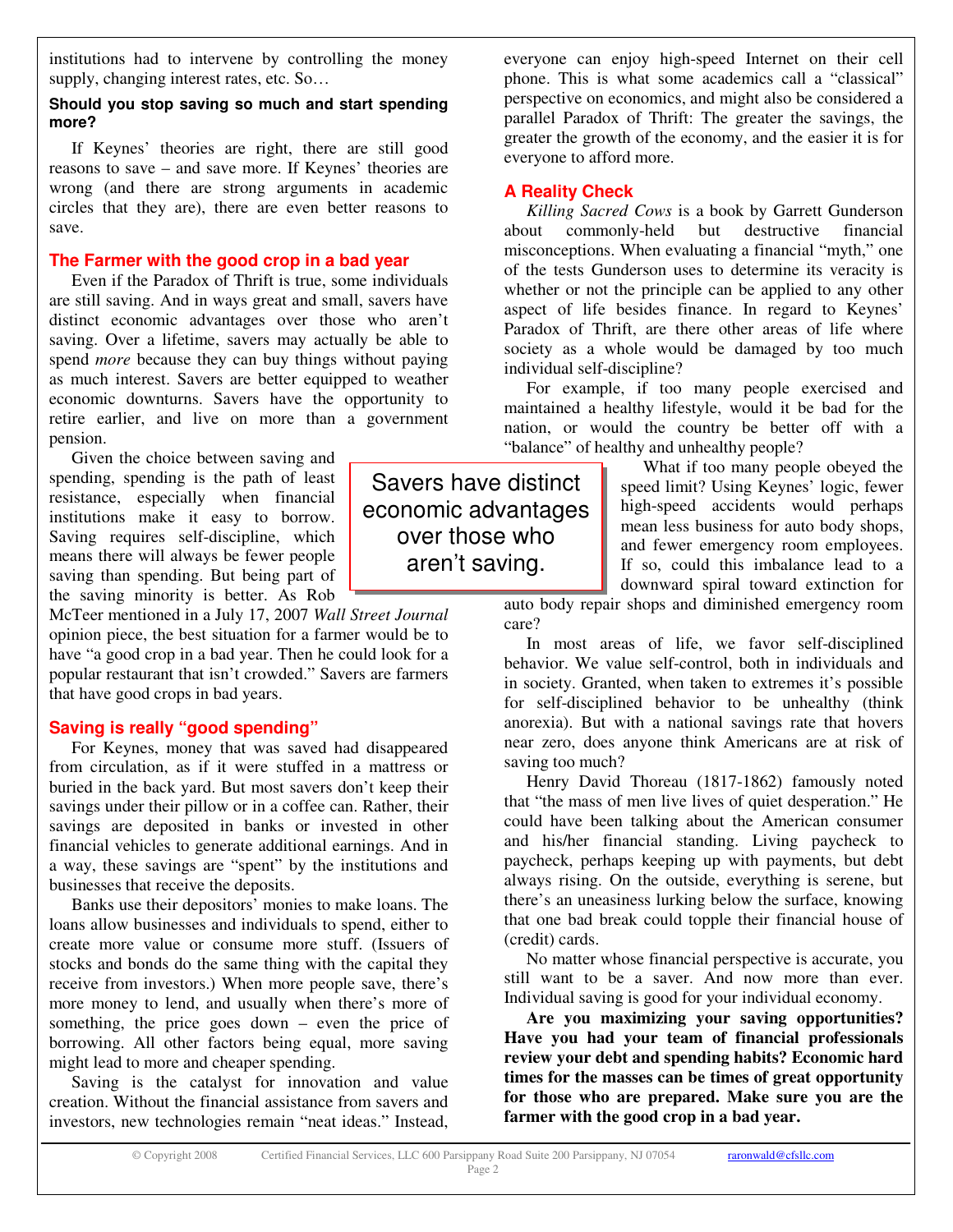

# **THE SAVINGS INDICATOR**

If you've read the articles in this month's newsletter, you probably understand there's a fundamental tension between two basic financial decisions: saving and spending.

While you can't simply save your way to wealth (the money has to be multiplied through sound financial strategies), you certainly can't spend your way to prosperity – even if you borrow. Saving is a foundational habit and a "quantum-leap" activity that lays the groundwork for wealth opportunities.

John McCormack is a businessman who made a fortune by building a chain of hair salons. One of his success strategies was to "force" his franchise managers to save money as part of the terms of their employment. In his book, *"Self-made in America"*, McCormack details his reasons for compelling them to save.

**"I believe that the extent to which we save and handle our money can be looked upon as the** indicator of how serious we are – or are not – about our lives. It says a lot about our optimism **and how we as a people view the future.**

**In fact, a society that doesn't save is basically a society that doesn't believe it has any future** - so why not get it all now? Live for the day, eat, drink and be merry so to speak, for tomorrow **we shall die.**

That would be fine if we all died tomorrow, but the fact is that most of us don't. We have to **wake up with the results of our bacchanalian appetites: overweight, hung over, anything but merry, and deeply in debt.**

**Untold millions of Americans who appear outwardly prosperous and happy, are, in fact, technically bankrupt (they cannot afford to pay the interest payments on their debt) and, consequently, inwardly miserable.**

**But when you put aside a portion of your income on a regular basis, two things mysteriously happen.**

**First, you don't miss the money you're saving. Somehow you manage to get along just as well, continue to pay your bills on time, and feel better about yourself because you are building up a "rainy-day" fund that gives you an increased sense of security.**

**Second, people with money in reserve seem to attract more money from outside sources. It's the "rich get richer" syndrome, and it's true. While this appears mysterious, I believe the phenomenon takes place simply because people with security, i.e., money in savings, are more confident and have a healthier mind-set than those who are living on the edge, and that naturally attracts other people, such as investors and deal-doers, to them. In any event the benefits and rewards of regular savings far outweigh the sum total of dollars that accumulate in the bank."**

# **Is saving in your future?**



**"Money is an exact index to a man's true character." - Richard Halverson**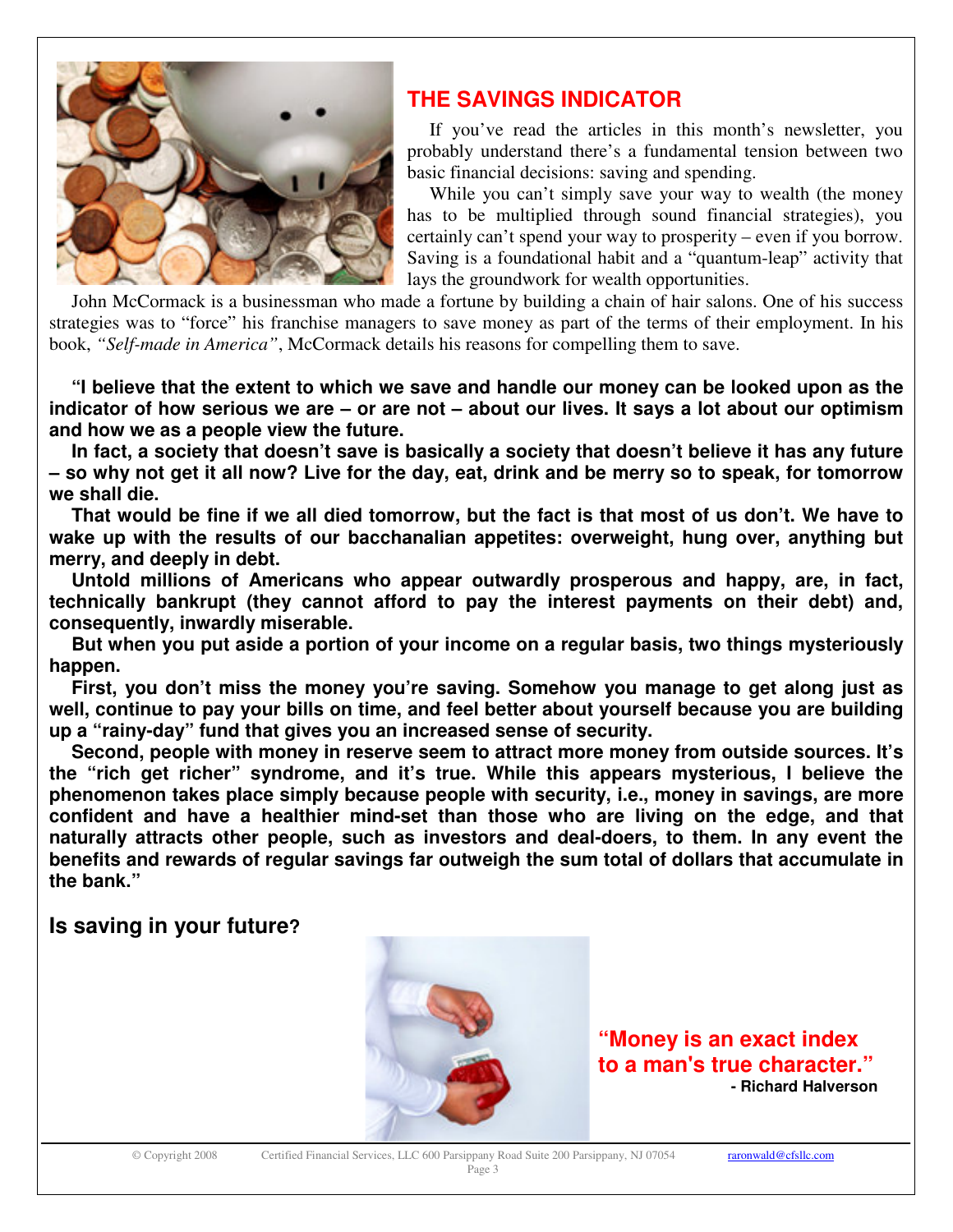# **OUTSIDE-THE-BOX DESPERATION MOVES**

There's no doubt that many segments of America are experiencing the ripple effects from a slumping economy. For some, the financial consequences are uncomfortable – less disposable income, no overseas travel, smaller birthday parties. For others, the challenges are much greater, like how to keep the house or avoid bankruptcy. Here's a quick look at some responses to these financial pressures.

# **Item #1: Using a Reverse Mortgage to Stop Foreclosure**

Reverse mortgages are touted as a way for elderly retirees to create additional income by borrowing against the equity in their homes without having to take on another



payment. Instead, the amount borrowed by the homeowner is due only when the home is sold, or the borrower dies. Since the terms of a reverse mortgage are based in part on the age of the borrower (the older the borrower, the more favorable the deal), a reverse mortgage can be a profitable strategy for supplementing one's retirement lifestyle.

But a December 26, 2007 *Wall Street Journal* article turned up another use for reverse mortgages: Staving off foreclosures for senior citizens, especially those whipsawed by declining or fixed incomes and rising payments from adjustable rate mortgages. The strategy, used by an increasing number of legal-aid advocates, isn't suitable for everyone. But in the right circumstances, it can be a financial life-saver.

A typical scenario: A senior couple with significant home equity needs cash. Attracted to the favorable terms of an adjustable-rate mortgage (low initial interest rate, minimum payment options), they take on a new mortgage, one they can theoretically afford. Over the next few years, interest rates increase and so do monthly payments. Perhaps because of health issues, increased living costs, or decreased income, the seniors find themselves unable to meet the mortgage obligation, and facing foreclosure.

Even though they cannot meet their monthly mortgage obligation, the couple still has substantial equity in their home. With the assistance of a reverse-mortgage expert, the couple uses the remaining equity to negotiate a settlement on the existing mortgage. While they receive no cash out from this arrangement, the settlement eliminates the monthly mortgage payment, and keeps them in their home.

### **Item #2: Senior work-off program to pay property taxes**

Rising property taxes and a fixed income are a combination that can challenge many senior citizen homeowners. Consider Audrey Davison of Greenburgh, New York.



As reported in a December 25, 2007 *Associated Press* story, Ms.

Davison is a 76-year-old retired homeowner living alone on the \$620 she receives each month in Social Security. A resident of Greenburgh for the past 43 years, Ms. Davison faces an annual financial challenge: paying her property taxes, which are currently \$12,000 a year. (Greenburgh's homeowner property taxes are the third-highest in the nation.)

Davison has already taken out a reverse mortgage (see above article) to pay some bills, but must confront reality: Unable to afford the property taxes, she may be forced to sell her home. Unless she goes to work for the town – at \$7.00/hr.

Modeled after similar programs already in place in Colorado, Massachusetts, South Carolina and elsewhere, Greenburgh is considering a "tax work-off" program for seniors to help them pay their property tax bills. In this particular circumstance, Town Supervisor Paul Feiner is proposing that Greenburgh seniors could serve as parttime receptionists, or perhaps help with landscaping around city property. "It's not like we're going to see grandma driving the snowplow," says Feiner. Because his proposal would have wages earned tax-free and credited directly to the property tax bill, approval of the New York state legislature is required, but Feiner hopes to have a pilot program in place by next year. "People shouldn't have to sell their house, move away to a place with less taxes, leave behind their family and friends," says Feiner.

A quick calculation: For Ms. Davison to work off the entire \$12,000 at \$7.00/hr., she would have to work over 1,700 hours in a year. That's roughly 34 hours a week (assuming the town would give her two weeks off for vacation), which isn't exactly a part-time job for a 76 year-old.

#### **Item #3: Your personal \$170,000 mortgage, courtesy the U.S. government**

David Walker is the United States Comptroller General. The comptroller's position is often referred to as "the

nation's official accountant," and Walker has served in this capacity for the past 15 years. So when he evaluates the government's financial picture, and says the numbersare "all big, and they're all bad," you'd think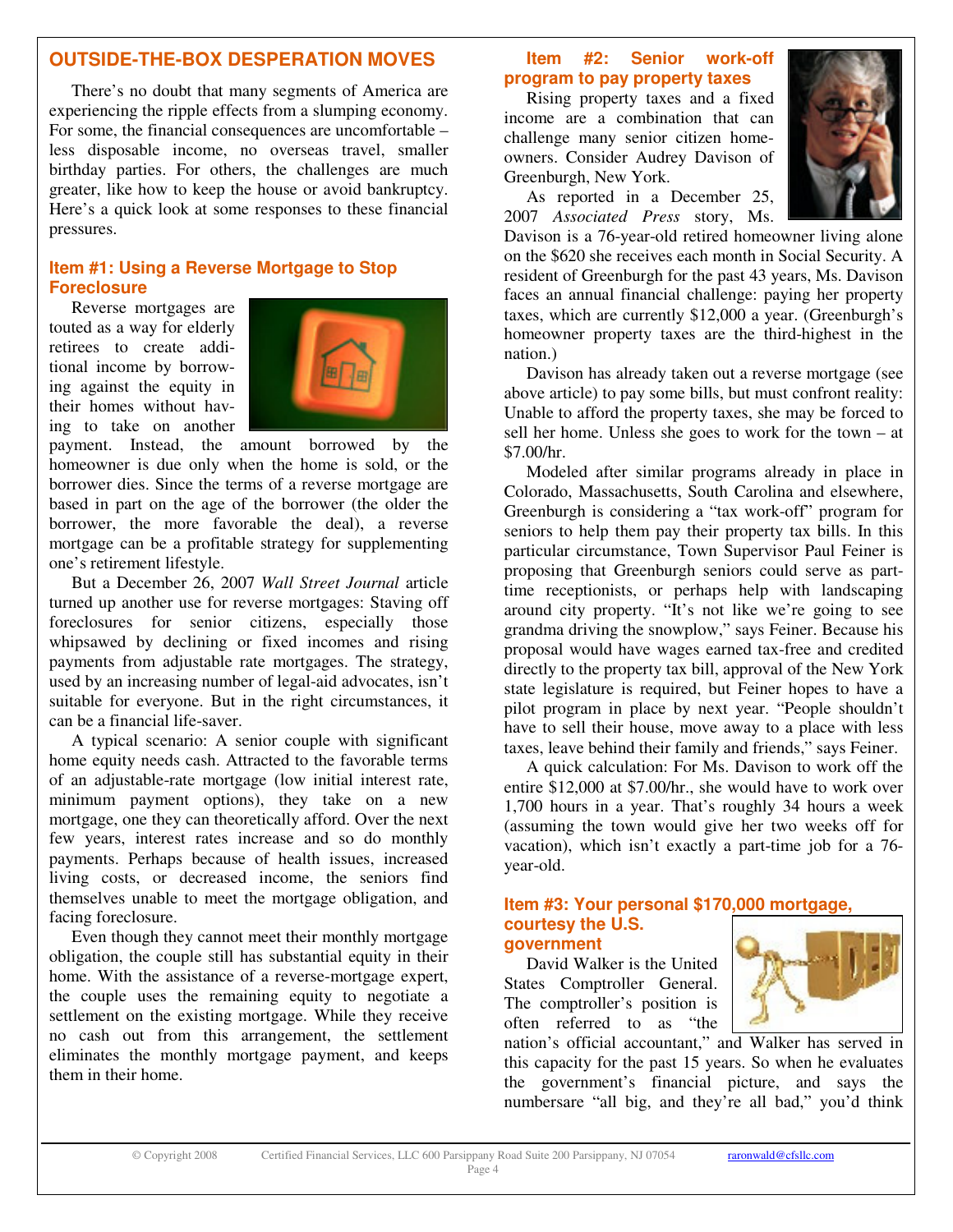people would listen – especially people in Washington, D.C.

But Walker says he's stopped telling the *politicians* (as he told a CBS News reporter in March 2007, it's the "dirty little secret everyone in Washington knows"), and is trying to speak directly with the American public. He is speaking to civic groups, university forums, and newspaper editorial boards. He's been a headline story for both CBS News and CNN.

To give the issue some perspective, Walker explains the national deficit as the equivalent of a \$440,000 mortgage for every American household (except there's no house to back it up, just the future earnings of American taxpayers). Broken down another way, the deficit is equivalent to \$170,000 *per person*.

But beyond the current cost of the country's deficit, the bigger problems are the future obligations of Social Security and Medicare, which Walker characterizes as a "fiscal cancer," because the longer government waits to solve the problem, the more likely it will eventually be unsolvable. Unchanged, these programs "could bankrupt America."

Walker's analysis is accepted by most members of Congress, by the Federal Reserve, by conservative and liberal think-tanks. So why not do something about it?

Senator Kent Conrad of South Dakota, chairman of the Senate Budget Committee, offered CBS News this frank assessment: "Because it's always easier not to. 'Cause it's always easier to defer, to kick the can down the road to avoid making choices. You know, you get in trouble in politics when you make choices."

## **Some outside-the-box comments:**



• The strategy of constantly borrowing to solve financial challenges ultimately exacts

a steep cost, because eventually the bill has to be paid. If today's borrowing doesn't result in tomorrow's saving, there's trouble at the end of the line.

- It is also amazing to realize that the productivity of the United States economy can currently afford the costs of its governmental borrowing. It's no wonder some commentators believe the United States government can still climb out of this financial abyss if the economy improves and tax revenues increase.
- Finally, how could anyone read the last three items and not pay greater attention to their own financial situation? It should be pretty clear that no one is going to do your financial program for you. It should also be clear that left unattended, most financial situations get worse, not better.



# **LARRY KING'S FIRST-PERSON EXPERIENCE WITH SOLI**

Here's the opening paragraph from a November 27, 2007 article by Anita Hoslin that appeared in the *Washington Post*:

*"The deal the broker discussed with his wellheeled client seemed like a good idea: Buy a \$10 million life insurance policy, and if the client wanted to raise some cash, the broker could sell the policy to an investor for a tidy profit.*

*So the client took advantage of the offer. The broker resold the \$10 million policy later that year, yielding a \$550,000 windfall for the client. The investors who bought the policy, who remain unidentified, took over payment of the premiums and became the new beneficiaries. The client followed up that transaction by selling a second \$5 million policy on his life, earning \$850,000. Another unknown investor became the beneficiary."*

An interesting transaction, made all the more interesting because the "well-heeled client" was CNN talk show host Larry King. The details of this situation were brought to light in October, 2007, because King filed a lawsuit claiming he was not adequately apprised of both the tax and future insurability issues that resulted from these transactions. The insurance broker who sold Mr. King the \$10 million policy and brokered the sale of the two policies to investors insists that Mr. King understood the transaction, and that his firm "expressly told Larry King's advisors that Larry King was better off keeping the new insurance rather than selling."

The King case is a classic example of an innovative and controversial idea sometimes referred to as strangerowned life insurance (SOLI): an outside party offers the insured individual an immediate lump-sum payment to become the owner and beneficiary of their life insurance policy.

This type of transaction has legitimate and beneficial uses – the sale of life insurance policies to third parties came into favor in the 1980s as a way for AIDS patients to get cash from their policies before they died – but it also creates some unusual incentives and consequences.